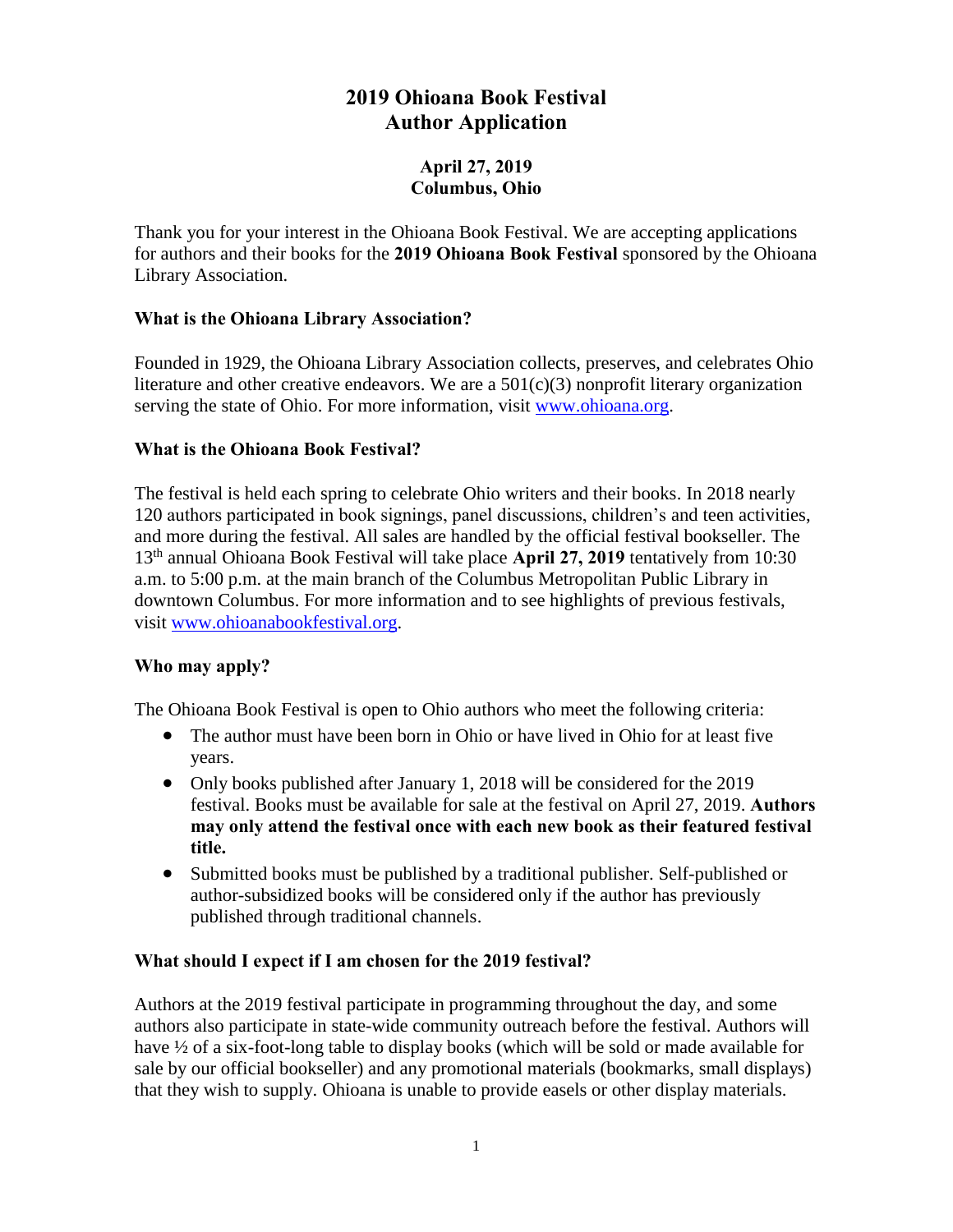#### **Are there costs to participate in the festival?**

There is no fee to apply for or participate in the festival. Ohioana cannot pay authors for their appearance at the Ohioana Book Festival, nor any media and outreach programs related to the event. Travel, food, or lodging expenses are not covered as well. Ohioana will provide coffee and light refreshments on Saturday morning before the festival begins and lunch during the festival. Authors will also be invited to an evening reception with hors d'oeuvres and drinks following the festival.

#### **When are applications due, and when are authors notified if they have been selected?**

Applications must be submitted by **November 15, 2018**. Authors will be notified no later than **January 31, 2019** as they are selected.

#### **What types of books does the festival consider?**

- Fiction (all genres)
- Nonfiction (history, biography/memoir, religion, sports, art/architecture, cookbooks/food-related titles, and essays)
- Poetry
- Children's and Young Adult literature
- Graphic novels
- Titles with general or popular appeal published by academic presses

# **HOW TO SUBMIT YOUR BOOK**

Complete the Author Application (last page of this document) and submit it with the following materials to the address at the bottom of the form. These materials become property of the Ohioana Library Association and will not be returned. Authors are selected by a committee comprised of publishing and literature professionals. Please note that submitting an application and materials does not guarantee acceptance.

- Two copies of a finished book, advance reading copy, or proof. (One of these forms of your book is required.) If the Ohioana Library has already received two copies of your book for our collection, you do not need to send additional copies.
- Author biography and high-resolution photograph (submitted electronically to [bookfestival@ohioana.org\)](mailto:bookfestival@ohioana.org). **Please include your last name and "OBF Application" in the subject line of your e-mail.**
- Information about your ability/willingness to travel to Columbus, Ohio for the event (required).
- A press kit (optional).

### **Questions?**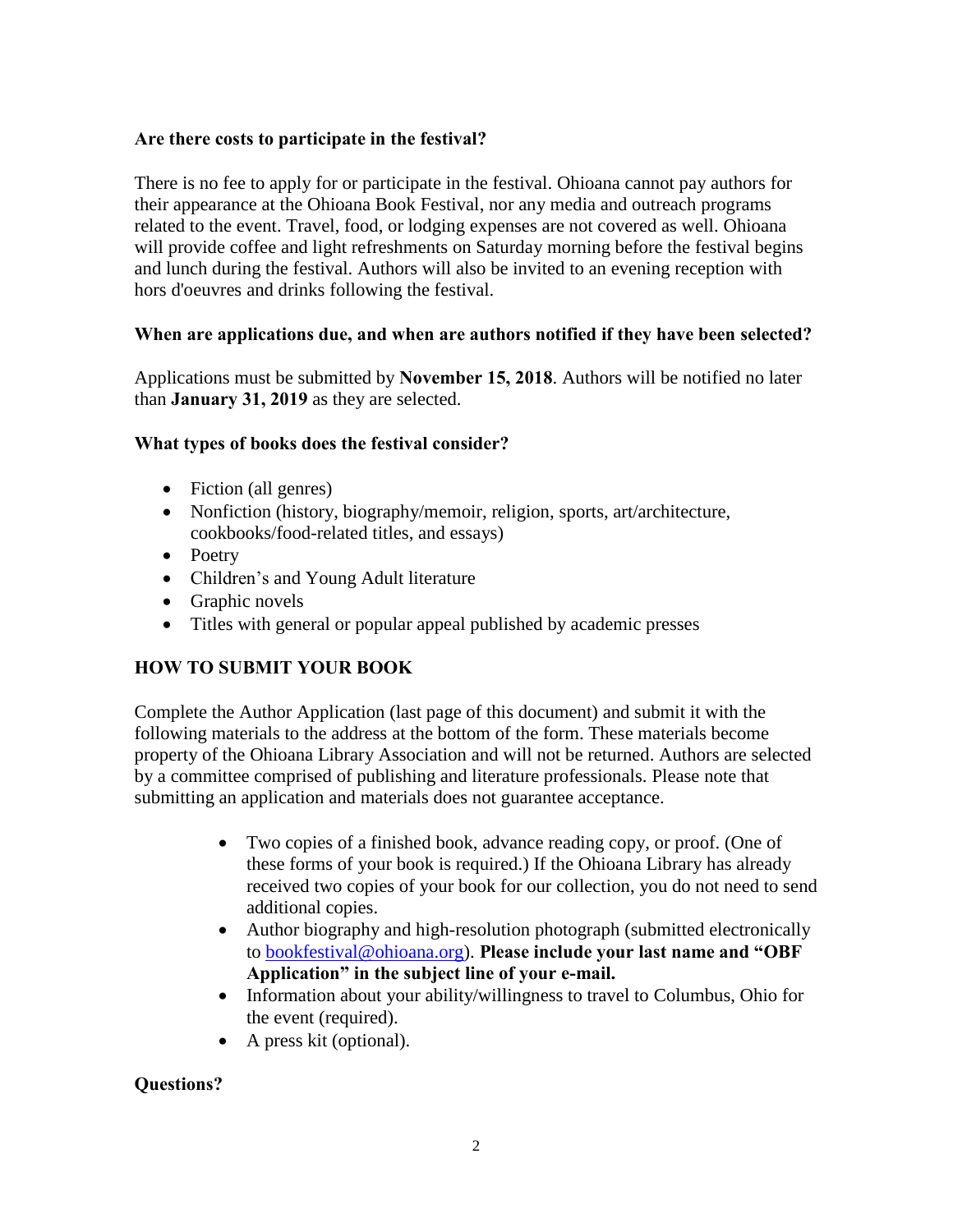Feel free to call 614-466-3831 or e-mail **bookfestival@Ohioana.org**.